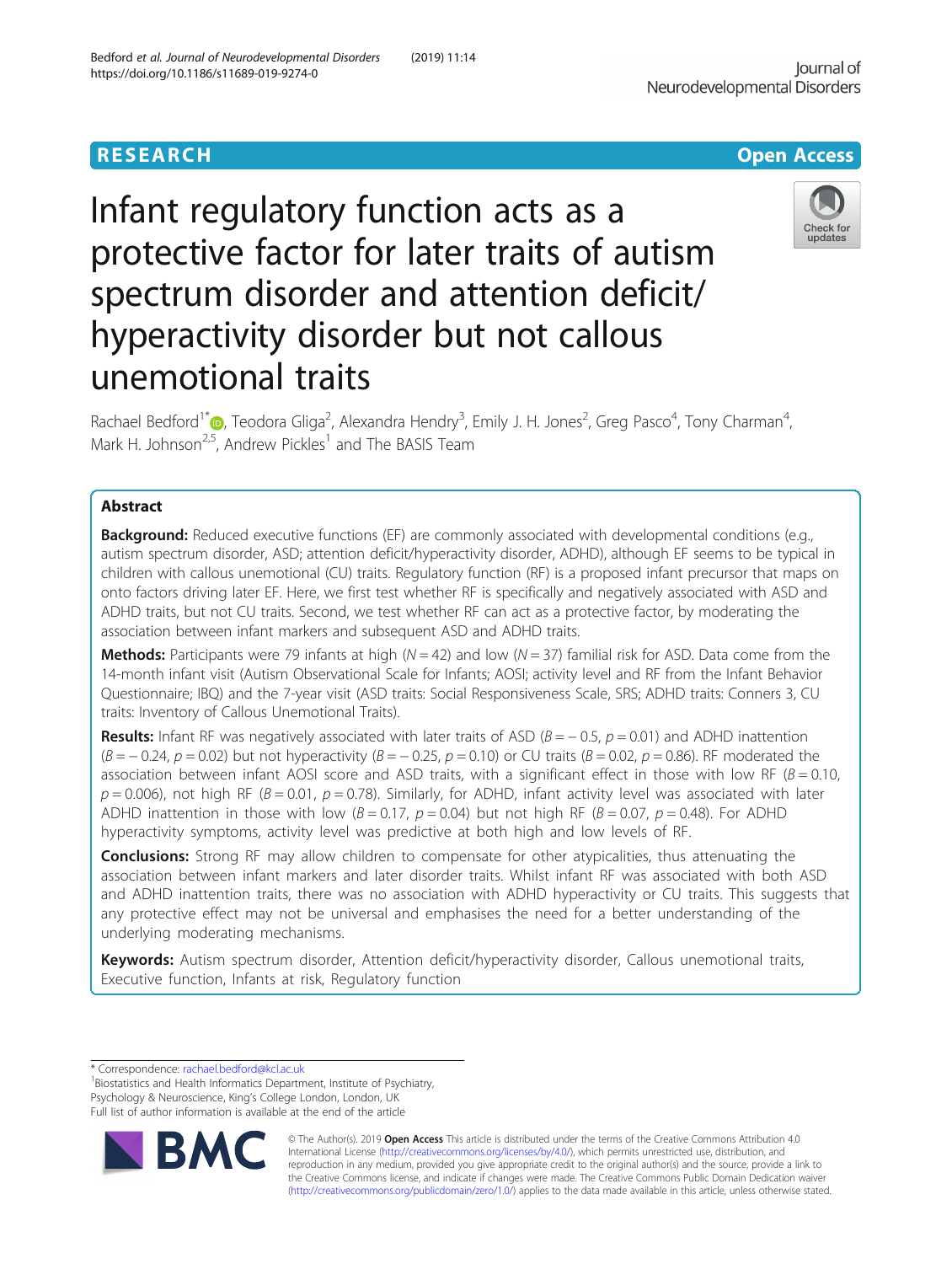## Background

Executive functions (EF) refer to a set of skills including planning, online monitoring, inhibition and working memory, which support the ability to set and achieve goals [\[1](#page-8-0)]. EF difficulties are associated with a broad range of acquired and developmental disorders [\[2](#page-8-0)], including autism spectrum disorder (ASD [[3\]](#page-8-0)) and attention deficit/hyperactivity disorder (ADHD [[4\]](#page-8-0)). Johnson [[5\]](#page-8-0) argues that the co-occurrence between poor EF and some neurodevelopmental disorders could arise because young children with poor EF skills are less able to adapt to, or compensate for, atypicalities in other brain systems early in life. In typical development, EF emerges across a protracted period and is commonly only measured experimentally from around preschool age. Thus, in order to test for potential moderating effects of EF earlier in life, it is necessary to identify precursors to EF during infancy. One such proposed precursor [\[6](#page-8-0)] is infants' regulatory function (RF), a set of processes that modulate an individual's response/reactivity to a change in their environment.

Children with autism spectrum disorder (ASD) show high levels of co-occurring conditions including ADHD [[7\]](#page-9-0) and callous unemotional (CU) traits (Leno et al. 2015). In order to tease apart shared and distinct pathways, it is helpful to compare conditions with and without shared genetic overlap. There is high co-occurrence and overlapping genetic risk between ASD and attention deficit/hyperactivity disorder (ADHD [\[7](#page-9-0)–[9](#page-9-0)]). Indeed, this has been taken by some to suggest a common developmental pathway [[10\]](#page-9-0). Whilst children with high callous unemotional traits show some superficial phenotypic overlap with ASD, particularly in social-affective skills such as emotion recognition, the disorders have separate genetic aetiology [[11\]](#page-9-0). This suggests different underlying developmental pathways. The current paper aims to test two key hypotheses. First, are atypicalities in infant RF specific to traits of particular disorders (i.e., ASD and ADHD), rather than a common shared factor? Second, does infant RF moderate the association between known infant markers and later disorder traits?

Difficulties in EF have been extensively observed amongst children and adults with autism spectrum disorder (ASD) [[3\]](#page-8-0), particularly for cognitive flexibility and the ability to co-ordinate multiple EF demands simultaneously [\[12](#page-9-0)]. Whilst EF is no longer considered likely to be the only causal mechanism involved in ASD, it may act as a modifier of the phenotype, which interacts with atypicalities in core domains such as social cognition, exacerbating or lessening symptom expression [[5,](#page-8-0) [13](#page-9-0)]. ADHD has been linked most consistently to difficulties with inhibitory control, and the co-occurrence of ADHD symptoms in ASD is associated with lower performance on inhibition tasks [\[12,](#page-9-0) [14\]](#page-9-0). As with ASD, there is debate in the literature about the extent to which EF difficulties represent a core component of the disorder rather than a co-occurring component [[15\]](#page-9-0).

Whilst associated EF deficits are indeed common across different developmental disorders, they may not be universally affected in atypical development. Children with high callous unemotional (CU) traits are characterised by a lack of guilt, remorse and empathy; traits thought to map onto the construct of psychopathy [\[16,](#page-9-0) [17](#page-9-0)]. Very limited research has specifically investigated EF in individuals with high CU traits. Amongst children with ASD, who overall show difficulties with conflict monitoring [\[18](#page-9-0)], those with higher co-occurring CU traits are associated with relatively *superior* conflict monitoring [[19](#page-9-0)]. Other studies show no difference in executive function performance between autistic children and adolescents with high versus low co-occurring CU traits [\[20,](#page-9-0) [21\]](#page-9-0). In the current paper, we test whether an infant precursor to later EF is associated specifically with ASD and ADHD traits, but not CU traits, in a population that is at increased risk for manifesting traits of all three of these conditions.

In order to test the associations between an infant precursor to EF and later emerging traits of developmental disorders, the current study uses a longitudinal, prospective sample of infants at familial risk for ASD. An estimated 20% of infants at high familial risk for ASD (who have an older sibling with an ASD diagnosis) go on to a clinical diagnosis of ASD themselves (e.g., [\[22\]](#page-9-0)) and a further 20% show other developmental atypicalities: subclinical symptoms of ASD (referred to as the broader autism phenotype (BAP), low IQ scores, and symptoms of co-occurring disorders such as ADHD [[23](#page-9-0), [24\]](#page-9-0). At-risk sibling designs support the investigation of both clinical and subclinical (e.g., BAP) phenotypes of ASD; this may yield important insights into risk and protective mechanisms that are not afforded by classic case-control designs [[25](#page-9-0)]. Further, prospective infant-sibling designs may reveal early differences that are later masked or complicated by intellectual ability, compensatory or secondary mechanisms, and interactions with co-occurring symptoms [[26\]](#page-9-0).

Hendry et al. [[6\]](#page-8-0) argue that infant RF maps onto factors driving child and adolescent EF. RF is captured by the regulatory capacity/orienting (RCO) composite from the Infant Behavior Questionnaire—Revised (IBQ-R) [[27\]](#page-9-0) and/or the effortful control composite of the Early Childhood Behavior Questionnaire [\[28](#page-9-0)] with toddlers. RCO measures infants' ability to sustain and shift attention depending on environmental needs, their enjoyment of novelty and ability to recover from distress and their enjoyment of social closedness. From late infancy and beyond, RF is largely self-directed, but in the first year of life, RF is at least partially contingent on caregiver actions (i.e., an adult providing the means of distraction or offering a soothing cuddle) [[29](#page-9-0)]. An important index of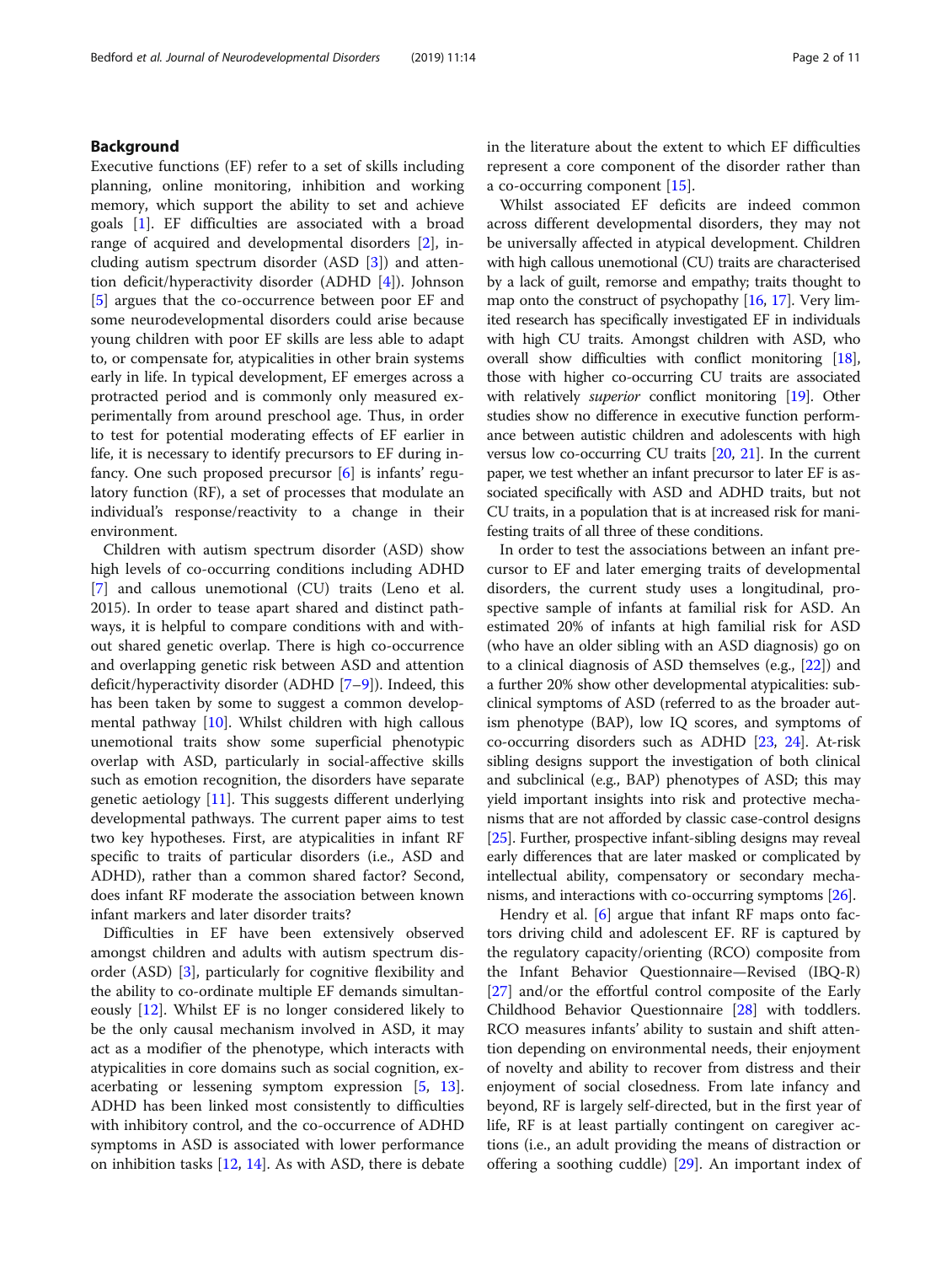RF is thus the infant's response to parent soothing. In toddlers, the effortful control composite of the Early Childhood Behavior Questionnaire [\[28](#page-9-0)] also captures the ability to plan and execute actions. Scores on the RCO composite in infancy predict effortful control scores at 18–22 months [\[30,](#page-9-0) [31\]](#page-9-0) and 2–3 years of age [\[32](#page-9-0), [33\]](#page-9-0). In turn, by the end of the second year of life, effortful control shows measurement and conceptual overlap with measures of EF [\[6](#page-8-0)].

Several studies have shown links between lower infant and toddler effortful control, including inhibitory control and later ADHD symptoms [[34](#page-9-0)–[36](#page-9-0)]. Similarly, in relation to later ASD outcome, previous infant-sibling studies have demonstrated that low parent-reported RF and effortful control are predictive of risk group membership and later ASD diagnosis from as early as 14 months [\[37,](#page-9-0) [38](#page-9-0)]. In line with this developmental timing, the executive attention network, which regulates orienting of attention and information processing, is thought to gain functionality towards the end of the first year of life [[6,](#page-8-0) [39](#page-9-0)]. In order to understand the potential moderating effects of infant RF, here, we aim to test whether infant RF can moderate the association between known infant markers, which have previously been associated with ASD and ADHD traits.

Several early markers for ASD in infancy have been identified [[40\]](#page-9-0), which are precursors later symptomatology. Here, we chose a global measure of early autismlike behaviours, the Autism Observation Scale for Infants (AOSI  $[41]$ ). This observational assessment measures behaviours including imitation, motor skills and the anticipation of social interaction. AOSI total scores measured when infants at-risk for ASD are aged 1 year are associated with later ASD symptoms and diagnostic outcome [\[42\]](#page-9-0) and have previously been shown to be predictive of ASD outcome in the current cohort [[43](#page-9-0)]. For ADHD, fewer infant markers have been identified, but one which may be specific to ADHD (as compared to ASD) in the current cohort is activity level [\[36\]](#page-9-0) measured by the Infant Behavior Questionnaire—Revised (IBQ-R) [[27](#page-9-0)]. Testing the effect of the interaction between AOSI scores and infant RF on later ASD symptoms and of the interaction between activity level and RF on later ADHD traits will enable us to test whether high RF has broad protective effects in relation to later outcome. Early markers of CU traits are less well established, and although some putative markers have previously been suggested (e.g., reduced face preference in 5-week-olds [\[44\]](#page-9-0), and increased fearfulness in 14-month-olds [[45](#page-9-0)]), these measures were not collected in the current cohort, and their specificity to later CU traits is also unknown.

In the current study, we first test the hypothesis that infant RF will be negatively associated with traits of ASD and ADHD, but not CU traits, predicting a significant difference in the strength of association between ASD, ADHD and CU traits. Second, we test the hypothesis that RF moderates the association between known infant marker (activity level for ADHD, and AOSI early autism-like behaviours for ASD) with later traits of ASD and ADHD [[5\]](#page-8-0).

## Method

#### **Participants**

As part of the British Autism Study of Infant Siblings (BASIS: [www.basisnetwork.org\)](http://www.basisnetwork.org), 104 infants (54 highrisk, 21 male; 50 low-risk, 21 male) took part in a battery of assessments at 7 and 14 months and 2, 3 and 7 years. At enrolment, each high-risk (HR) infant ( $n =$ 54) had an older sibling (in 4 cases, a half-sibling) with a community clinical ASD diagnosis, confirmed using information from the Development and Well-Being Assessment (DAWBA [\[46](#page-9-0)]) and the Social Communication Questionnaire (SCQ [\[47](#page-9-0)]) by expert clinicians on our team  $(TC, PB)^1$ . Low-risk  $(LR)$ controls  $(n = 50)$  were full-term infants (with one exception) recruited from a volunteer database at the Birkbeck Centre for Brain and Cognitive Development. For older siblings of LR infants, the SCQ was used to confirm the absence of ASD, with no child scoring above instrument cut-off  $(\geq 15; n = 1 \text{ missing data}).$ 

Of 53 HR and 48 LR children retained at the 3-year assessment, 44 HR (83%) and 37 LR (77%) agreed to take part in the follow-up study at 6–8 years. Of these, two HR children did not complete a research visit (parents completed questionnaires only). The retained sample did not differ from the non-retained sample in 3-year levels of ASD on the Autism Diagnostic Observation Schedule—Generic (ADOS-G [[48](#page-9-0)]), Social Responsiveness Scale–Second Edition (SRS-2 [[49](#page-9-0)]) or SCQ, developmen-tal level on the Mullen Scales of Early Learning [\[50](#page-9-0)], adaptive behaviour assessed with the Vineland Adaptive Behavior Scales-Second Edition (VABS-II [\[51](#page-9-0)]), or family income (all  $p > .4$ ). The HR and LR groups did not differ in age (HR mean (SD), 90.8 (6.3) months; LR mean (SD), 89.3 (4.8) months;  $t$  (76) = -1.13,  $p = .26$ ) or sex (HR, 36.4% male; LR, 40.5% male;  $\chi^2$  (1) = .15, p = .70) at the follow-up. The exact sample size differs between analyses depending on the missingness of independent variables, with  $N = 69$  for the ASD regression model  $(HR = 36; LR = 33)$  and  $N = 76$  for the ADHD models  $(HR = 41; LR = 35)$ . Ethical approval was obtained from the NHS National Research Ethics Service (NHS RES London REC 08/H0718/76; 14/LO/0170). Parents provided written informed consent. At the mid-childhood visit, children provided written informed assent wherever possible given the developmental level.

<sup>&</sup>lt;sup>1</sup>5 DAWBA and 5 SCQ missing.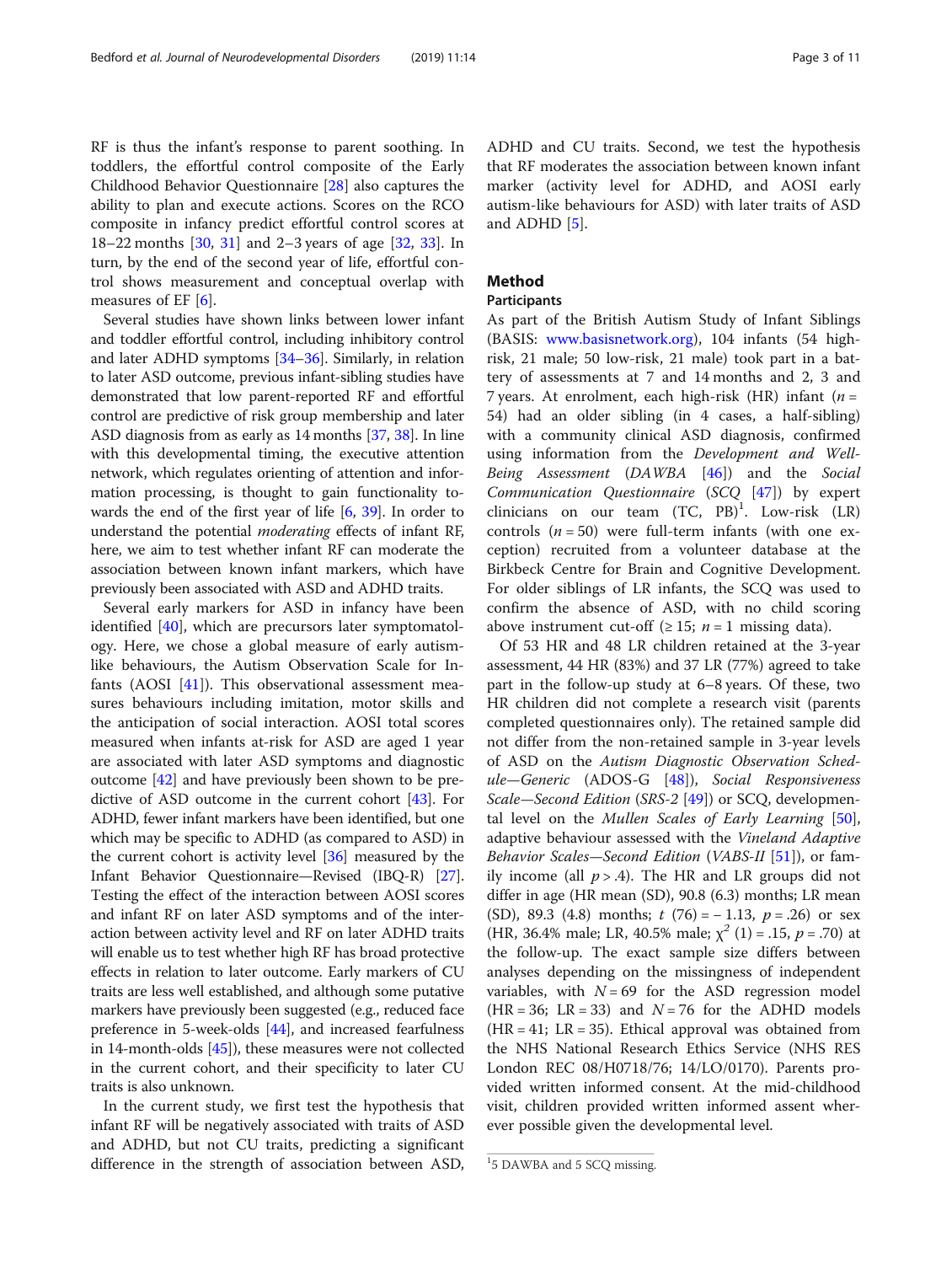## ASD outcome at 7 years of age (see [[52\]](#page-10-0) for full sample description)

To ascertain ASD diagnostic outcome according to DSM-5, four experienced researchers (ES, BM, GP, TC) reviewed information on ASD symptomatology (Autism Diagnostic Observation Schedule—Second Edition, ADOS-2, [[53](#page-10-0)] Autism Diagnostic Interview—Revised ADI-R, [\[54\]](#page-10-0) SCQ, for HR participants only) and adaptive functioning (VABS-II) and IQ (Wechsler Abbreviated Scale of Intelligence—Sec-ond Edition, WASI-II, [[55](#page-10-0)]) for every HR and LR child. Fifteen HR children (7 boys, 8 girls) met DSM-5 (APA, 2013) criteria for ASD at age 7, and the remaining 27 HR children (8 boys, 19 girls) did not. The 2 HR children who completed only questionnaires were not categorised. None of the 37 LR children met the DSM-5 criteria for ASD, and none had a community clinical ASD diagnosis at 7 years. Group characteristics at age 7 are presented in Additional file [1](#page-8-0): Table S1.

## Fourteen-month infant measures

The Autism Observation Scale for Infants (AOSI [[41](#page-9-0), [43\]](#page-9-0)) is a semi-structured observational assessment of ASD behavioural markers in infancy collected at 7 and 14 months. In the current study, a 19-item version of the AOSI was used (see [[56](#page-10-0)]) with items coded 0, 1, 2 or 3, which gives a total score (sum of all codes), with higher scores indexing greater atypicality. The majority of assessments were double coded with excellent reliability  $(n = 85$ , intraclass correlation coefficient = 0.95).

## Infant Behavior Questionnaire—Revised (IBQ-R) [\[27](#page-9-0)]

The IBQ-R (191 items) is a measure of temperament in which parents rate the frequency with which their infant exhibits particular behaviours in everyday contexts on a seven-point scale (never to always). Parents rate their child's behaviour over the past week (IBQ-R). Data for the present analysis comes from the 14-month visit. Whilst Rothbart and colleagues conventionally recommend the use of the ECBQ for infants aged 13–17 months, they note that the IBQ may be more appropriate for use with samples with potential developmental delays [\[57\]](#page-10-0). IBQ-R items are averaged to yield subscales indexing different temperament dimensions, which show high continuity across instruments [[33](#page-9-0)]. In the current study, regulatory function  $(RF)$  was chosen as an infant precursor to later emerging executive functions. Our measure of RF is the orienting/regulation factor subscale of the IBQ—which is a composite score of the duration of orienting, low intensity pleasure, cuddliness and soothability scales [[27](#page-9-0)].

Activity level from the IBQ-R was also used as an infant marker for later emerging ADHD symptoms [\[36](#page-9-0)]. The activity subscale assesses limb movement, squirming and locomotor activity. Note that the items comprising the activity subscale are entirely different from those

items used to assess RF (i.e., duration of orienting, low intensity pleasure, cuddliness and soothability scales).

## Seven-year outcome measures

## Social Responsiveness Scale-2 (SRS-2 [\[49\]](#page-9-0))

A parent-report measure of ASD symptoms (rated over the 6 months prior to testing), the SRS-2 was chosen as the measure of ASD traits in the current analysis to be comparable with the parent-reported ADHD and CU trait measures. Age-normed SRS-2 T-scores were used (mean 50; SD 10; minimum-maximum  $\leq 30$  to  $\geq 90$ ).

#### Conners 3 ([[58](#page-10-0)])

The parent-rated Conners 3 was used to measure symptoms of ADHD (also rated over the 6 months before testing). T-scores (mean 50; SD 10; minimum-maximum score  $\leq 30$  to  $\geq 90$ ) for the inattention and hyperactivity/ impulsivity domains were used in analyses.

#### Inventory of Callous Unemotional Traits (ICU [[59](#page-10-0)])

The ICU is a parent report questionnaire with 24 items assessing uncaring, callous and unemotional behaviours. Each item is rated on a 4-point Likert scale from 0 (not at all true) to 3 (definitely true). The total score is used in the analysis.

## Statistical analysis

Descriptive statistics are presented in Tables [1](#page-4-0) and [2](#page-4-0). Analyses were performed in Stata [[60\]](#page-10-0). The outcome variables—SRS T-score, Conners ADHD inattention and hyperactivity T-scores and ICU scores—were not normally distributed and were transformed using a lnskew0 transformation in Stata, which normalised all scales (Shapiro-Wilk test  $p$  values > 0.11). For regression models with interaction terms, all variables were mean centred.

First, a multivariate regression model was run to test whether RF was associated with ASD and ADHD (hyperactivity and inattention) but not CU traits. The 'test' command in Stata was used to run pairwise coefficient comparisons. Next, to test for a moderating role of RF, we ran multiple regressions in Stata. In the ASD regression model, we tested whether ASD symptoms (7 year SRS score) were predicted by 14-month AOSI score, 14 months RF, and their interaction, controlling for group (high versus low familial risk). In the ADHD models, we tested whether hyperactivity and inattention were predicted by 14-month activity, RF, and their interaction, again controlling for risk group. Because we hypothesised that the infant marker will be associated with later disorder traits only for those with low RF, we also planned to run separate regressions to test the association in those with high and low RF separately, again controlling for risk group.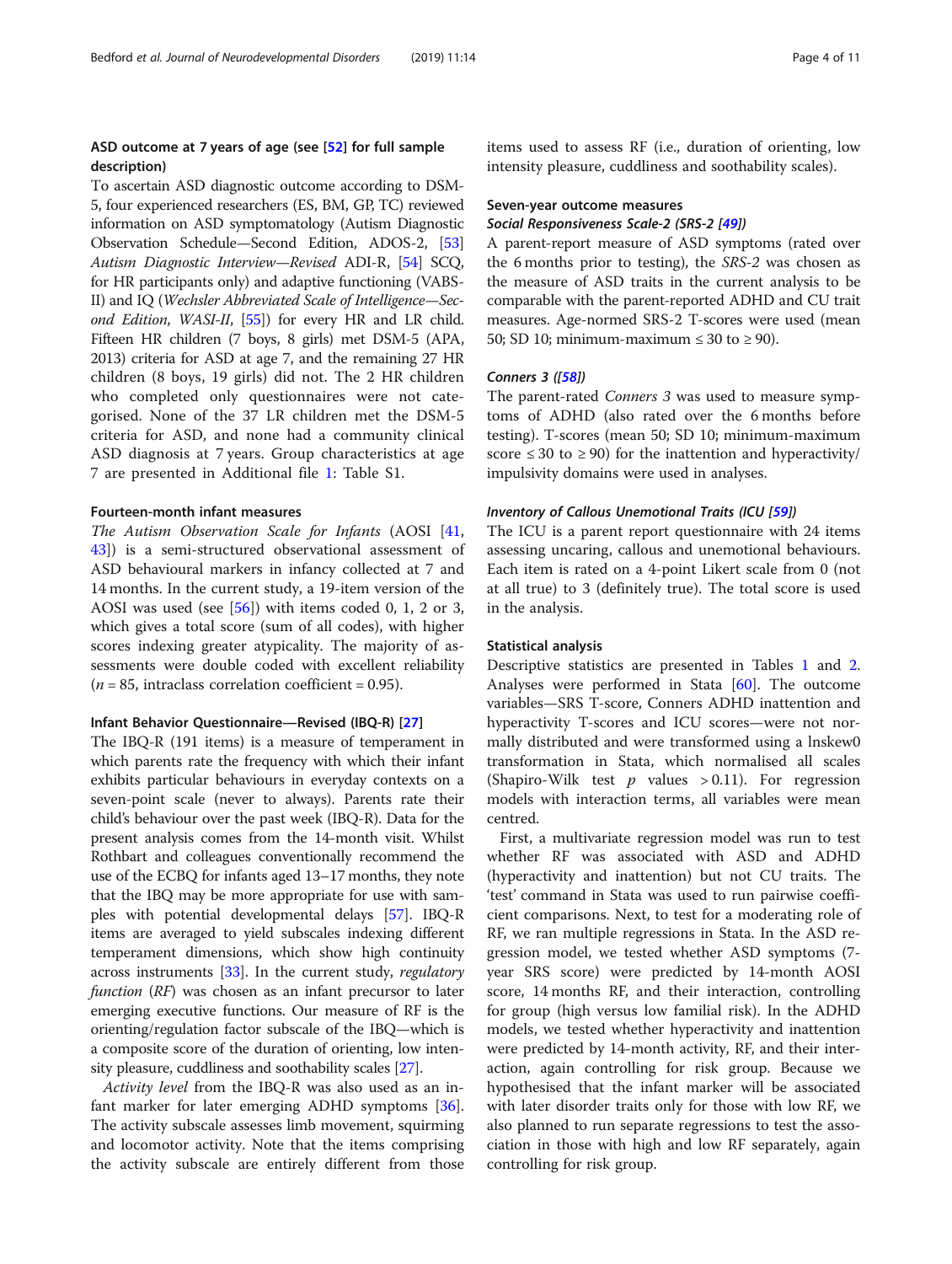<span id="page-4-0"></span>Table 1 Infant risk and protective markers at 14 months: AOSI score, activity level and regulatory function

|                                 | High-risk   | I ow-risk    | Overall    |
|---------------------------------|-------------|--------------|------------|
| Early ASD-like behaviour (AOSI) |             |              |            |
| Mean (SD)                       | 4.88 (4.52) | 3.31(3.57)   | 4.14(4.15) |
| Ν                               | 41          | 36           | 77         |
| Activity level (IBQ-R)          |             |              |            |
| Mean (SD)                       | 4.27(0.96)  | 4.010 (0.74) | 4.19(0.86) |
| Ν                               | 41          | 35           | 76         |
| Regulatory function (IBQ-R)     |             |              |            |
| Mean (SD)                       | 4.47(0.65)  | 4.81(0.47)   | 4.63(0.60) |
| Ν                               | 41          | 35           | 76         |

AOSI Autism Observation Scale for Infants, IBO-R Infant

Behavior Questionnaire—revised

Table 2 shows the mean trait scores for ASD, ADHD and CU traits split by risk group. Correlations with the centred, skew-transformed trait scores show ASD traits were significantly positively correlated with both ADHD inattention and hyperactivity ( $r = 0.42$ ,  $p < 0.001$ ;  $r = 0.46$ ,  $p < 0.001$ ) and CU traits ( $r = 0.42$ ,  $p < 0.001$ ).

Additional analyses are included in Additional file [1](#page-8-0): Tables S2a, b, S3 and S4a–c: (1) correlations between RF and subdomains of ASD (social communication and RRBs) and CU traits (callous, unemotional, uncaring); (2) regression models re-run with Social Communication Questionnaire (SCQ) score as the outcome measure, because the SRS has been shown to relate to domain-general difficulties as well as ASD severity [[61](#page-10-0)]; and (3) regression models which do not covary for risk group. Results from these additional and confirmatory analyses remain substantively similar.

Table 2 ASD, ADHD and CU traits at 7 years

|                                  | High-risk     | Low-risk      | Overall       |
|----------------------------------|---------------|---------------|---------------|
| ASD traits (SRS-2)               |               |               |               |
| Mean (SD)                        | 59.27 (19.63) | 45.49 (5.82)  | 52.57 (16.11) |
| N                                | 37            | 35            | 72            |
| ADHD inattention (Conners 3)     |               |               |               |
| Mean (SD)                        | 57.07 (13.95) | 51.22 (9.40)  | 54.33 (12.32) |
| N                                | 42            | 37            | 79            |
| ADHD hyperactivity (Conners 3)   |               |               |               |
| Mean (SD)                        | 59.26 (16.59) | 52.16 (11.58) | 55.94 (14.81) |
| N                                | 42            | 37            | 79            |
| Callous unemotional traits (ICU) |               |               |               |
| Mean (SD)                        | 21.83 (11.27) | 18.09 (5.96)  | 20.17 (9.4)   |
| Ν                                | 40            | 32            | 72            |

## Results

## Regulatory function is associated with ASD and ADHD but not CU traits

A multivariate regression model showed a significant association between 14-month RF and later 7-year traits of ASD  $(b = -0.497, S.E. = 0.197, p = 0.014)$ , ADHD inattention ( $b = -0.239$ , S.E. = 0.101,  $p = 0.021$ ), though not hyperactivity  $(b = -0.248, S.E. = 0.151, p =$ 0.104). No significant association was found between RF and later CU traits  $(b = 0.016, S.E. = 0.089, p = 0.861)$ . Testing the difference between slopes showed that the association between RF and CU traits was significantly different to that for RF with ASD ( $p = 0.005$ ) and ADHD inattention ( $p = 0.027$ ), but not different to ADHD hyperactivity ( $p = 0.096$ ).

## Does RF moderate the association between infant autismlike behaviours and later ASD symptoms at 7 years?

A multiple regression showed significant associations between 7-year SRS score and risk group ( $b = 0.799$ , S.E = 0.212,  $p < 0.001$ ) and age ( $b = -0.995$ , S.E = 0.300,  $p =$ 0.002), with no main effect of sex  $(b = 0.024, S.E = 0.219)$  $p = 0.914$ ). There was no main effect of RF ( $b = -0.215$ , S.E = 0.176,  $p = 0.227$ , and the association with 14month AOSI did not reach significance  $(b = 0.045, S.E =$ 0.023  $p = 0.056$ ). However, the interaction between AOSI and RF was significant  $(b = -0.107, S.E = 0.048, p =$ 0.031). To break this down, we ran regressions separately for high and low RF (based on a median split; see Fig. [1](#page-5-0)a, b), whilst controlling for risk group, age and sex. The AOSI was a significant predictor of SRS in those with low RF ( $b = 0.103$ , S.E = 0.034,  $p = 0.006$ ) over and above the effect of risk group ( $b = 0.870$ , S.E = 0.256,  $p = 0.002$ ) and age  $(b = -0.783, S.E = 0.330, p = 0.025)$ ; the main effect of sex was not significant ( $b = 0.082$ , S.E = 0.268,  $p =$ 0.761). There was no association for those with high RF  $(b = 0.009, S.E = 0.033, p = 0.776)$ . Risk group and age were both significant  $(b = 0.721, S.E = 0.313, p = 0.028; b = -$ 1.328, S.E = 0.525,  $p = 0.017$ , respectively) and sex was not  $(b = 0.144, S.E = 0.331, p = 0.667).$ 

## Does RF moderate the association between infant activity level and later ADHD symptoms at 7 years?

For ADHD inattention, a multiple regression showed no significant associations between 7-year inattention score and either risk group ( $b = 0.193$ , S.E = 0.111,  $p = 0.087$ ), age ( $b = -0.199$ , S.E = 0.162,  $p = 0.225$ ) or sex ( $b = 0.153$ , S.E = 0.121,  $p = 0.210$ ). The main effect of RF ( $b = -0.201$ , S.E = 0.108,  $p = 0.067$ ) and 14-month activity ( $b = 0.126$ , S.E = 0.064,  $p = 0.054$ ) did not reach significance. There was no significant interaction between activity and RF  $(b = 0.103, S.E = 0.077, p = 0.188)$ . Although the interaction was not significant, as we had a specific a priori hypothesis about the association between activity score and ADHD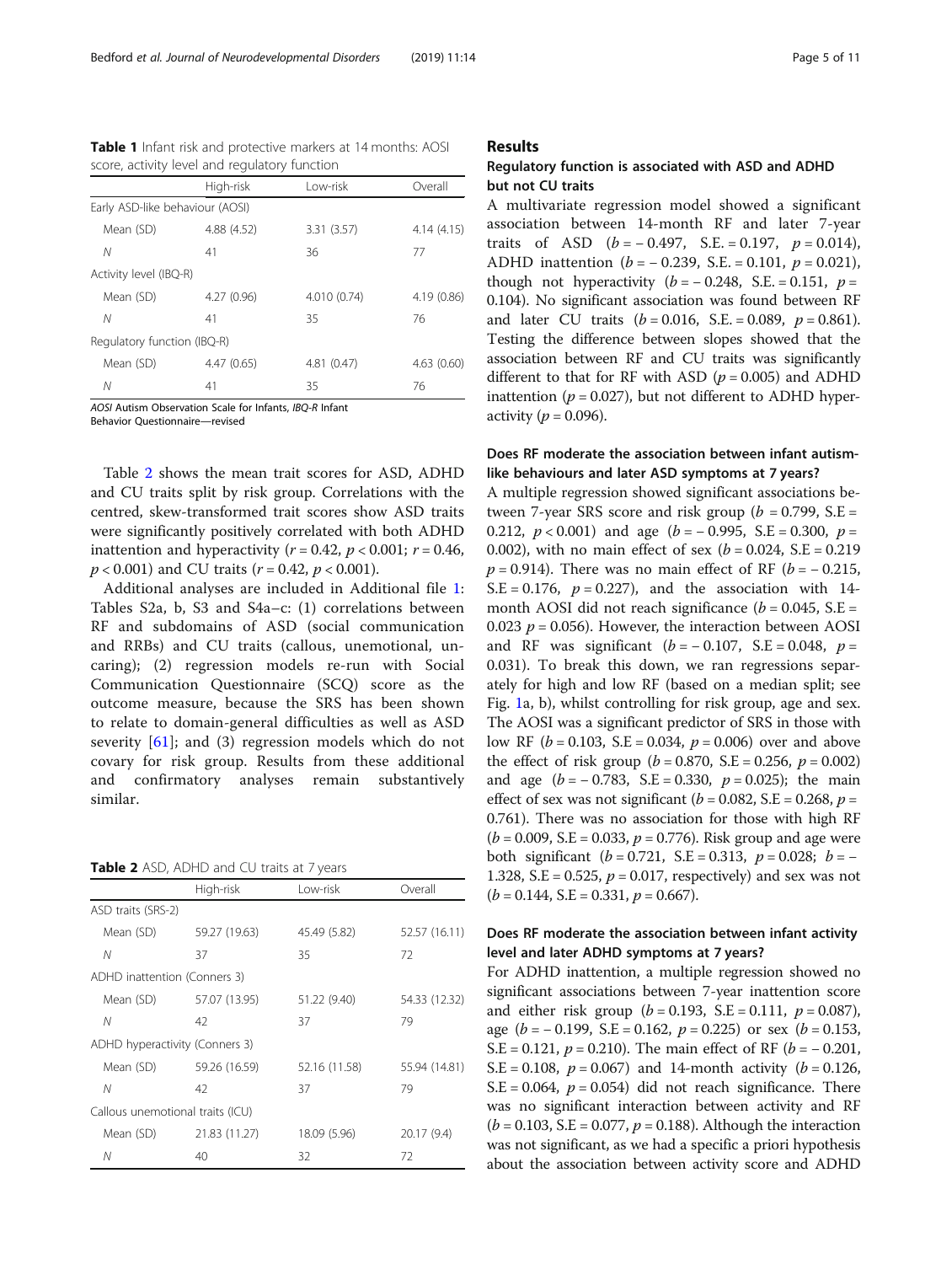<span id="page-5-0"></span>

Fig. 1 a The effect of infant AOSI score predicting later ASD traits on the SRS for those with high versus low RF. b The effect of RF (split into 5 equal groups) on the association between AOSI and SRS scores. At higher levels of RF, there is no association between AOSI and SRS, but at low RF levels, AOSI and SRS scores are positively associated

traits depending on RF level, we ran the regressions separately for high and low RF. Activity was a significant predictor of inattention for those with low RF  $(b = 0.171,$  $S.E = 0.081, p = 0.043$ , see Fig. [2\)](#page-6-0) controlling for risk group  $(b = 0.138, S.E = 0.157, p = 0.387)$ , age  $(b = -0.182, S.E =$ 0.207,  $p = 0.386$ ) and sex ( $b = 0.125$ , S.E = 0.159,  $p = 0.436$ ). There was no association between activity and ADHD inattention for those with high RF ( $b = 0.069$ , S.E = 0.096,  $p = 0.477$ ), and no significant effect of risk group ( $b =$ 0.209, S.E = 0.151,  $p = 0.175$ ), age ( $b = -0.296$ , S.E = 0.259,  $p = 0.262$ ) and sex ( $b = 0.129$ , S.E = 0.173,  $p = 0.463$ ).

For ADHD hyperactivity, a multiple regression showed no significant associations between 7-year hyperactivity score and either risk group ( $b = 0.251$ , S.E = 0.153,  $p =$ 

0.106), age ( $b = -0.377$ , S.E = 0.224,  $p = 0.097$ ) or sex ( $b =$ 0.251, S.E = 0.167,  $p = 0.137$ ). The main effect of RF was not significant ( $b = -0.084$ , S.E = 0.149,  $p = 0.573$ ), but there was a significant association with 14-month activity  $(b =$ 0.387, S.E = 0.089,  $p < 0.001$ ). There was no significant interaction between activity and RF  $(b = -0.024, S.E = 0.107,$  $p = 0.826$ ). When this was broken down by RF, for children with low RF, activity was a significant predictor of hyperactivity ( $b = 0.452$ , S.E = 0.126,  $p = 0.001$ ) with no significant effect of risk group ( $b = 0.396$ , S.E = 0.243,  $p = 0.114$ ), age  $(b = -0.409, \text{ S.E} = 0.321, p = 0.211) \text{ and } \text{sex } (b = 0.238,$ S.E = 0.247,  $p = 0.343$ ). Results were similar for high RF, with activity ( $b = 0.309$ , S.E = 0.119,  $p = 0.014$ ) and not risk group ( $b = 0.094$ , S.E = 0.187,  $p = 0.617$ ), age ( $b = -0.449$ ,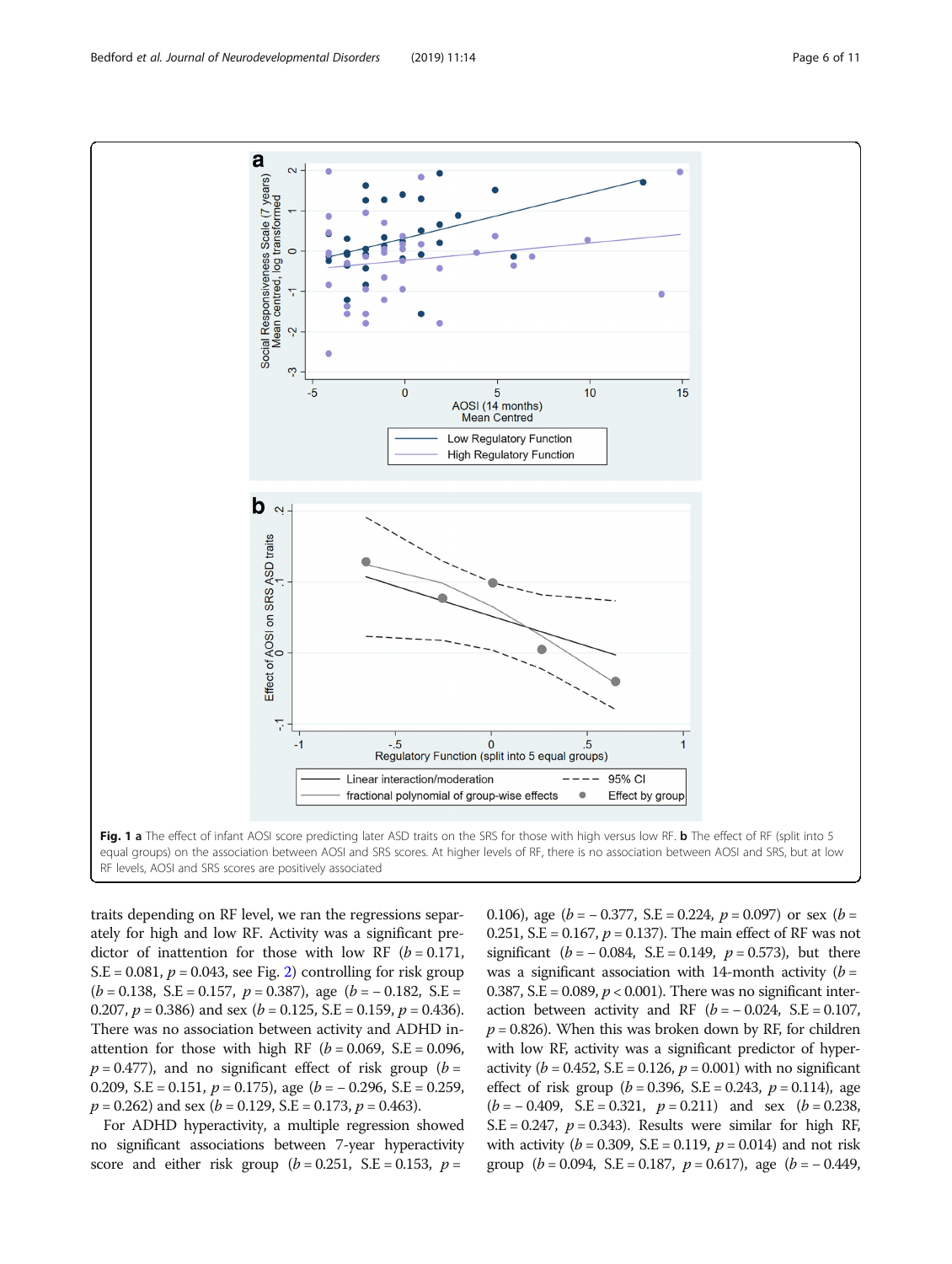<span id="page-6-0"></span>

S.E = 0.320,  $p = 0.170$  or sex  $(b = 0.299, S.E = 0.214, p = 0.299)$ 0.172) associated with later ADHD hyperactivity.

## **Discussion**

In line with the hypotheses presented earlier, we found evidence for a differential association between infant regulatory function (RF) and later disorder traits, with reduced RF significantly associated with later ASD and ADHD traits, but not with CU traits. Further, consistent with predictions from Johnson [[5\]](#page-8-0), we found evidence to support a protective role of strong RF within ASD, and to a lesser extent, ADHD traits: infant autism-like atypicality as measured by the AOSI was associated with later 7-year ASD traits only in those with low RF as infants. A similar effect was found for ADHD inattention traits; infant activity level was associated with later ADHD inattention only in those with low RF. However, for ADHD hyperactivity, activity level was significantly associated with later hyperactivity traits in both those with high and low EF.

The association between 14-month infant regulation and later traits of ASD at 7 years extends previous findings in the same sample in relation to 3-year ASD outcome [\[37](#page-9-0)]. Clifford et al. [\[37](#page-9-0)] found that children who went on to an ASD diagnosis at 3 years had lower levels of regulation (termed effortful control in their paper as it was measured at both 14 months and later in development at 24 months, when inhibitory control is included in the subscale). Whilst there is a good degree of stability in clinical diagnosis from toddlerhood to mid-childhood in infants at risk for ASD [[52](#page-10-0), [62](#page-10-0)], there is nevertheless still change with some children only meeting diagnostic criteria at a later age and others meeting criteria as toddlers but not in mid-

childhood. It is useful to know whether the same infant markers remain predictive later in development (e.g., [\[63](#page-10-0)]), and future studies with larger samples should test whether infant predictors such as regulation abilities can discriminate stable cases from those who shift diagnostic categories or show a great degree of change in symptom severity.

We also found a significant association between regulatory function and traits of ADHD inattention, suggesting that this effect is not ASD specific. For ADHD hyperactivity, however, the correlation with early RF did not reach significance (although it is worth noting that the beta was the same as for inattention, so this will need to be replicated in larger samples). These findings are consistent with previous studies showing that the hyperactive-impulsive subtype of ADHD is not strongly associated with EF difficulties (e.g., [[64](#page-10-0), [65\]](#page-10-0)). Indeed, Willcutt et al. [\[4](#page-8-0)] in a review of the literature suggested that EF weaknesses may be associated predominately with inattention symptoms.

In contrast to ASD and ADHD inattention, no association was found between infant RF and later CU traits. The difference in the association between RF and later CU traits compared to both ASD and ADHD inattention traits approached significance. This is consistent with previous findings that, unlike in other developmental disorders [\[2](#page-8-0)], EFs do not appear to be impaired in psychopathic or CU traits [\[19,](#page-9-0) [66,](#page-10-0) [67](#page-10-0)]. This may be because there are differential associations between different subtypes of CU, with impaired EF in those children who show a profile of CU traits with high anxiety, more akin to secondary psychopathy, but enhanced EF in those with primary psychopathy traits  $[68]$  $[68]$  $[68]$ . In future studies, characterising the specific associations between EF and different 'constructs' [\[69](#page-10-0)] such as attention and social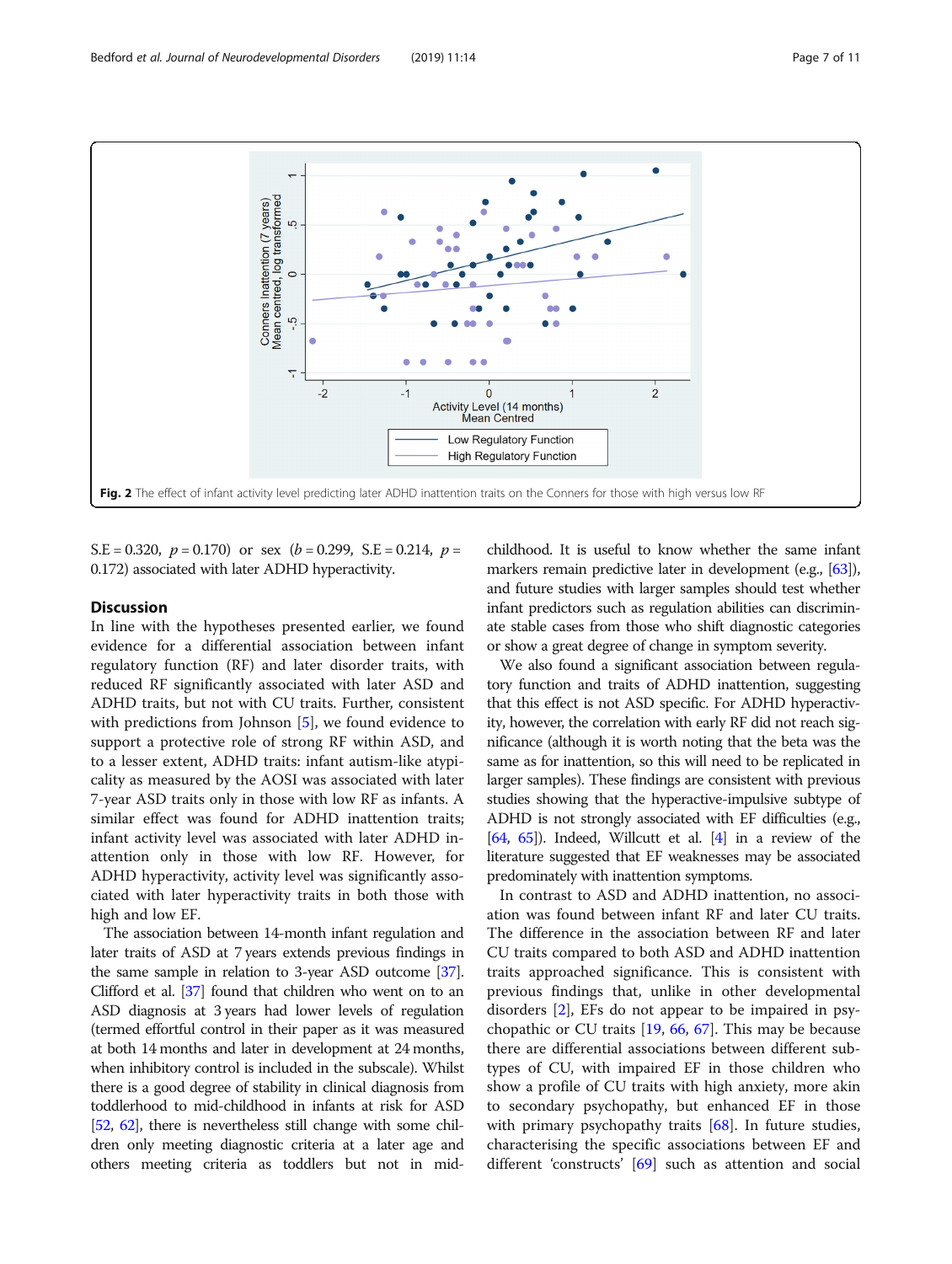communication, rather than just the clinical disorders or symptoms, will be important. This will allow us to make specific predictions about how the presence of a cooccurring disorder, with a different profile of strengths and weaknesses, might change performance for a given construct or task (e.g., [[19,](#page-9-0) [70\]](#page-10-0)).

Our second aim, following the hypothesis put forward by Johnson [\[5](#page-8-0)], was to test whether high executive functions—or in this case regulatory functions, as a precursor of executive function—could act as a protective factor. We found evidence that early behavioural signs measured by the AOSI were only associated with later ASD symptoms in those with low RF. Johnson [\[5](#page-8-0)] suggests that strong EF may play a protective role by modulating neural activity according to the capacity of posterior brain regions, i.e., selecting the best combination of computational regions for a given learning problem. How might this translate to the behavioural level? One possibility is that it enables more flexible use of compensatory strategies. In ASD, strong RF could help mitigate the impact of early markers (in this case early autism-like behavioural atypicalities) via multiple possible mechanisms. For example, learning and remembering to make eye contact and explicit emotion understanding/theory of mind through logical reasoning [[71](#page-10-0)]. Related to this, strong RF might be better characterised as masking rather than truly reducing autistic traits—it is possible that the lower SRS scores indicate an increased ability to regulate oneself around others. This type of compensation may be 'shallow' which Livingston and Happé [\[71\]](#page-10-0) describe as being more effortful and prone to break down under stress.

For ADHD traits, infant activity level was associated with later ADHD inattention in those with low but not high RF. Children showing high infant activity levels but also strong EFs may have a greater ability to choose when and what to pay attention to, resulting in lower inattentive traits later in development. For ADHD hyperactivity, on the other hand, there was no evidence of moderation by RF, with activity level predicting later hyperactivity irrespective of RF. This may be because whilst children with high RF are able to control their behaviour at times, for example when concentrating on a task, they continue to manifest hyperactivity at other times, which results in parents forming a global opinion of activity levels being high. To test this hypothesis, it would be important for future studies to use objective measures of activity, such as accelerometer data.

Whilst the current study set out to test a moderating role of EF, based on the hypothesis by Johnson [[5\]](#page-8-0), it is important to acknowledge that at both a statistical and conceptual level, it is also possible that rather than enhanced RF acting as a protective factor, low RF is acting as an additional risk factor, compounding the effects of other early markers of atypicality [\[72\]](#page-10-0). Future work should test the cross-lagged effect of infant markers and EF across multiple time points, to clarify the temporal order of effects. However, even with a clear temporal ordering of putative risk and protective factors, it is worth noting that any cognitive protective (or risk) factor may represent a precursor to later symptoms which is, therefore, not independent of outcome. Whilst this possibility remains important to consider, we argue that evidence in favour of RF as a protective/risk factor also includes the fact the RF shows cross-domain (i.e., for social communication and restricted and repetitive behaviours, see Additional file [1](#page-8-0)) and cross-disorder (i.e., ADHD) influences.

The current sample includes both high- and low-risk infants. Whilst the main effect of risk group is included in the analysis, the relatively modest sample size precludes testing more complex models with interactions between group and RF, as well as 3-way group  $\times$  RF  $\times$  infant marker interactions. It seems likely that the protective role of RF may work differently in those with and without familial ASD risk, and future studies should test this explicitly. Future more highly powered studies should also investigate the potential moderating role of sex. Bedford et al. (2016) [\[73](#page-10-0)] demonstrated that whilst there were no significant sex differences in several infant markers for ASD (including the AOSI score used in the current paper), the association between infant markers and disorder traits was moderated by sex; the association was only significant for boys. Whilst the current study controlled for a main effect of sex, future, more highly powered studies should investigate whether apparent protective effects of biological sex could be explained by increased regulatory function in girls [[74\]](#page-10-0).

Another limitation is the use of parent report measures for disorder traits, which likely share measurement error and could have been subject to rater bias. However, such 'halo effects', where parents form a global impression of a child and consequently rate them in a similar way across multiple domains, would be more likely to result in similar associations across all disorder traits, which we did not find. Future studies, with larger sample sizes, should use structural equation modelling approaches, such as bifactor models, to attempt to separate out the shared and distinct variance across disorder traits. Whilst an experimenter-led observational measure was used for early infant autism behaviours (AOSI), activity level was also parent rated, from the IBQ-R. It was chosen because it is the only available infant marker (i.e., in 14-month-olds) that has been shown to specifically predict later ADHD traits, but as noted above, future studies should replicate this with objective measures such as accelerometer data.

These results have potentially significant implications when thinking about targeting EF in interventions.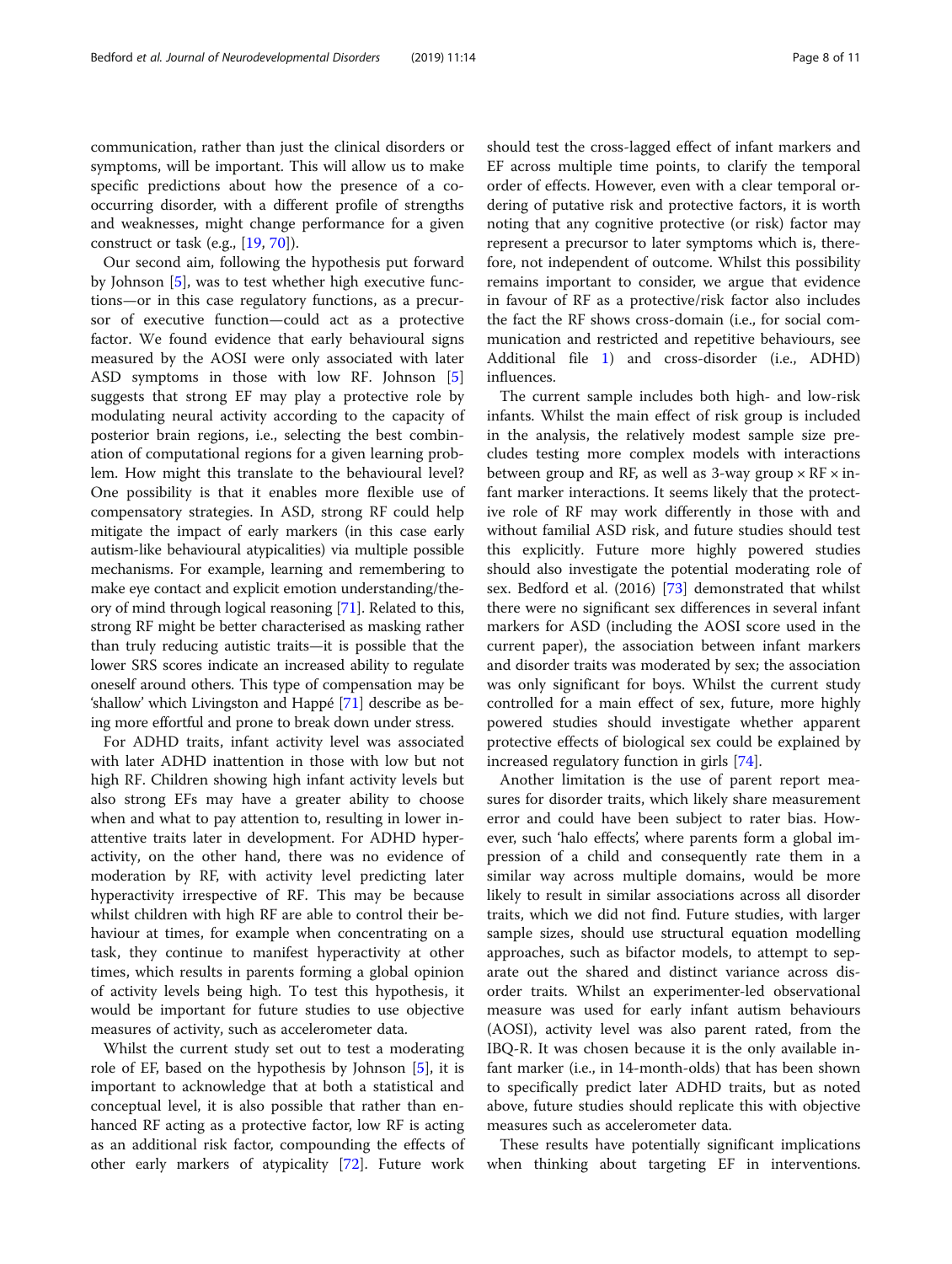<span id="page-8-0"></span>Executive function difficulties are related to lower adaptive functioning in both ASD [\[12](#page-9-0), [75](#page-10-0)] and ADHD [\[76](#page-10-0)]. Thus, interventions to support the optimal development of EF may have significant benefits across ASD and ADHD, although of course, we demonstrate no causality in the current study. Promisingly, there is some evidence for the potentially modifiable nature of EF following intervention programs (e.g., [[77](#page-10-0)]), particularly early in development when the brain is most plastic [5, [78\]](#page-10-0). Given that EF interventions may act to improve a variety of symptoms, they have the potential to offer more widespread crossdomain benefits than disorder-specific interventions.

## Conclusions

In conclusion, our findings showed an association between infants' regulation ability and both ASD and ADHD inattention traits in mid-childhood. We also found suggestive evidence in support of the hypothesis that strong regulation abilities (RF; a precursor to executive function) may have a protective effect across developmental disorders [5]. Early markers for ASD (autismlike behaviours) and ADHD inattention (activity level) were only associated with later disorder traits in children with low RF. This suggests that having strong RFs could potentially allow children to compensate for additional neural or behavioural atypicalities. However, this association with later developmental disorder traits was not universal, with no association for later ADHD hyperactivity or CU traits. Future research is needed to establish which additional factors influence when strong EFs are protective and when they are not.

## Additional file

[Additional file 1:](https://doi.org/10.1186/s11689-019-9274-0) Supplementary Materials. (DOCX 24 kb)

#### Abbreviations

ADHD: Attention deficit/hyperactivity disorder; ADI-R: Autism Diagnostic Interview—Revised; ADOS-2: Autism Diagnostic Observational Schedule—Second Edition; ADOS-G: Autism Diagnostic Observational Schedule—Generic; AOSI: Autism Observation Scale for Infants; ASD: Autism spectrum disorder; BAP: Broader autism phenotype; BASIS: British Autism Study of Infant Siblings; CU: Callous unemotional; DAWBA: Development and Well-Being Assessment; DSM-5: Diagnostic and Statistical Manual 5th edition; EF: Executive function; IBQ-R: Infant Behavior Questionnaire—Revised; ICU: Inventory of Callous Unemotional Traits; RCO: Regulatory capacity/ orienting; RF: Regulatory function; SCQ: Social Communication Questionnaire; SRS-2: Social Responsiveness Scale—Second Edition; VABS-II: Vineland Adaptive Behavior Scales—Second Edition

#### Acknowledgements

We are very grateful for the important contributions the BASIS families have made towards this study. Thanks to the BASIS team, in alphabetical order: Simon Baron-Cohen, Patrick Bolton, Bosiljka Milosavljevic, Susie Chandler, Mayada Elsabbagh, Janice Fernandes, Holly Garwood, Kristelle Hudry, Elizabeth Shephard, Leslie Tucker, Agnes Volein.

#### Authors' contributions

RB contributed to the design of the study, collected and analysed data, wrote and edited the manuscript. TG contributed to the design of the study, collected data, and helped to draft the manuscript. AH contributed to the design of the study and helped to draft the manuscript. EJ contributed to the design of the study and helped to draft the manuscript. GP collected data and helped to draft the manuscript. TC conceived of the study and helped to draft the manuscript. MJ conceived of the study and helped to draft the manuscript. AP conceived of the study and helped to draft the manuscript. All authors read and approved the final manuscript.

#### Funding

The research was supported by the BASIS funding consortium led by Autistica [www.basisnetwork.org](http://www.basisnetwork.org)), Autism Speaks, and a UK Medical Research Council Programme Grant (G0701484) to M. H. Johnson. R. Bedford is supported by a Sir Henry Wellcome Postdoctoral Fellowship and King's Prize Fellowship (204823/Z/16/Z). M. H. Johnson and T. Charman received support from the Innovative Medicines Initiative Joint Undertaking under grant agreement no. 115300, resources of which are composed of financial contribution from the European Union's Seventh Framework Programme (FP7/2007–2013) and EFPIA companies' in-kind contribution. This work was additionally supported by the National Institute for Health Research (NIHR) Mental Health Biomedical Research Centre at South London and Maudsley NHS Foundation Trust and King's College London. The views expressed are those of the author(s) and not necessarily those of the NHS, the NIHR or the Department of Health.

#### Availability of data and materials

The datasets used and/or analysed during the current study are available from the BASIS study on reasonable request.

#### Ethics approval and consent to participate

Ethical approval was obtained from the NHS National Research Ethics Service (NHS RES London REC 08/H0718/76; 14/LO/0170). Parents provided written informed consent. At the mid-childhood visit, children provided written informed assent wherever possible given developmental level.

#### Consent for publication

Not applicable

#### Competing interests

The authors declare that they have no competing interests.

#### Author details

<sup>1</sup> Biostatistics and Health Informatics Department, Institute of Psychiatry Psychology & Neuroscience, King's College London, London, UK. <sup>2</sup>Centre for Brain and Cognitive Development, Birkbeck College, University of London, London, UK.<sup>3</sup> Experimental Psychology Department, Oxford University, Oxford, UK. <sup>4</sup>Psychology Department, Institute of Psychiatry, Psychology & Neuroscience, King's College London, London, UK. <sup>5</sup>Psychology Department Cambridge University, Cambridge, UK.

#### Received: 15 November 2018 Accepted: 8 July 2019 Published online: 18 July 2019

#### References

- 1. Diamond A. Executive functions. Annu Rev Psychol. 2013;64:135–68.
- 2. Snyder HR, Miyake A, Hankin BL. Advancing understanding of executive function impairments and psychopathology: bridging the gap between clinical and cognitive approaches. Front Psychol. 2015;6:328.
- Demetriou EA, Lampit A, Quintana DS, Naismith SL, Song YJC, Pye JE, et al. Autism spectrum disorders: a meta-analysis of executive function. Mol Psychiatry. 2017. [https://doi.org/10.1038/mp.2017.75.](https://doi.org/10.1038/mp.2017.75)
- 4. Willcutt EG, Doyle AE, Nigg JT, Faraone SV, Pennington BF. Validity of the executive function theory of attention-deficit/hyperactivity disorder: a metaanalytic review. Biol Psychiatry. 2005;57(11):1336–46.
- 5. Johnson MH. Executive function and developmental disorders: the flip side of the coin. Trends Cogn Sci. 2012;16(9):454–7.
- 6. Hendry A, Jones EJ, Charman T. Executive function in the first three years of life: precursors, predictors and patterns. Dev Rev. 2016;42:1–33.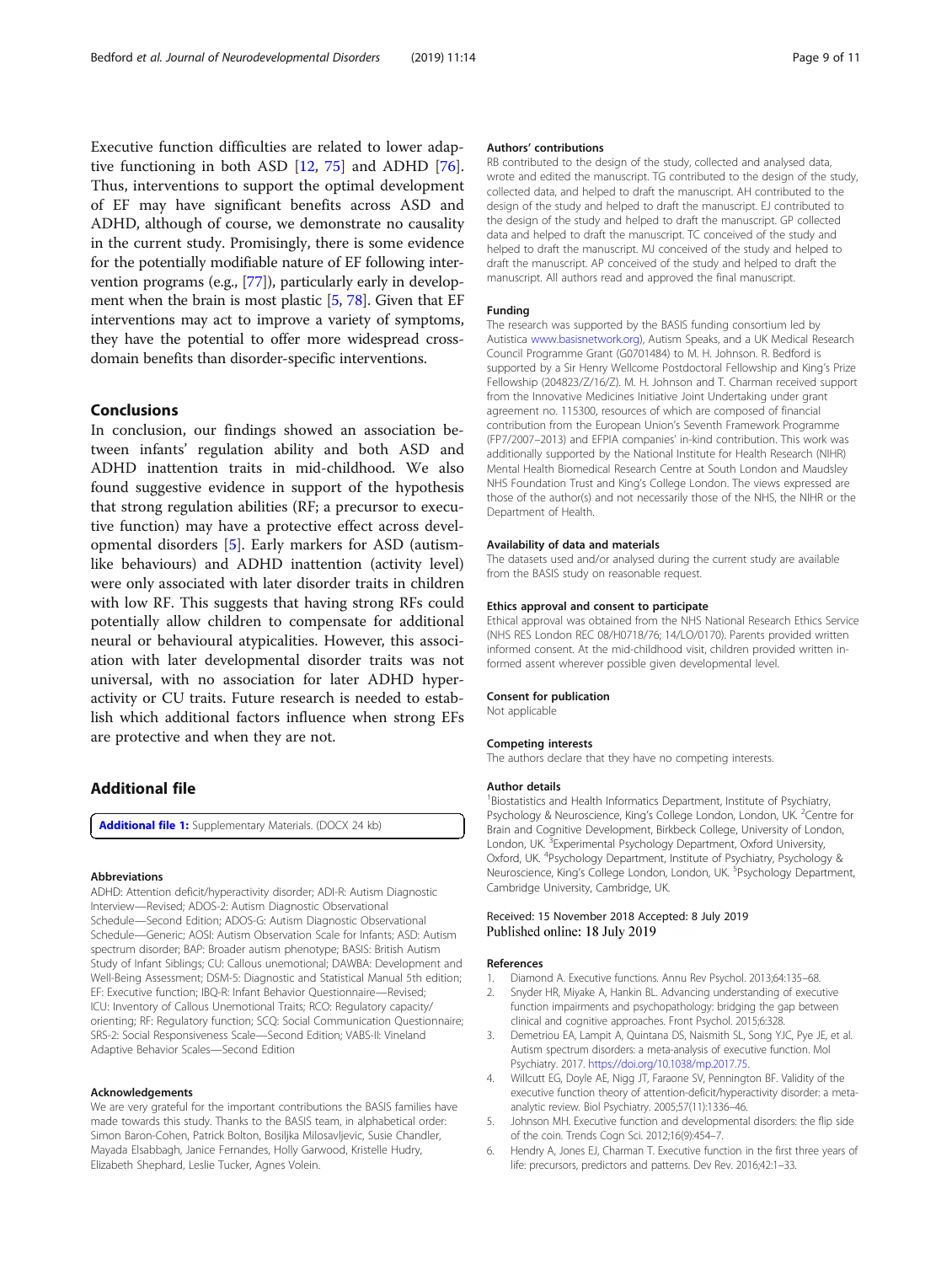- <span id="page-9-0"></span>7. Simonoff E, Pickles A, Charman T, Chandler S, Loucas T, Baird G. Psychiatric disorders in children with autism spectrum disorders: prevalence, comorbidity, and associated factors in a population-derived sample. J Am Acad Child Adolesc Psychiatry. 2008;47(8):921–9.
- 8. Rommelse NN, Franke B, Geurts HM, Hartman CA, Buitelaar JK. Shared heritability of attention-deficit/hyperactivity disorder and autism spectrum disorder. Eur Child Adolesc Psychiatry. 2010;19(3):281–95.
- Taylor MJ, Charman T, Robinson EB, Plomin R, Happé F, Asherson P, Ronald A. Developmental associations between traits of autism spectrum disorder and attention deficit hyperactivity disorder: a genetically informative, longitudinal twin study. Psychol Med. 2013;43(8):1735–46.
- 10. Rommelse NNJ, Geurts HM, Franke B, Buitelaar JK, Hartman CA. A review on cognitive and brain endophenotypes that may be common in autism spectrum disorder and attention-deficit/hyperactivity disorder and facilitate the search for pleiotropic genes. Neurosci Biobehav Rev. 2011;35:1363–96.
- 11. O'Nions E, Tick B, Rijsdijk F, Happé F, Plomin R, Ronald A, Viding E. Examining the genetic and environmental associations between autistic social and communication deficits and psychopathic callous-unemotional traits. PLoS One. 2015;10(9):e0134331.
- 12. Wallace GL, Yerys BE, Peng C, Dlugi E, Anthony LG, Kenworthy L. Assessment and treatment of executive function impairments in autism spectrum disorder: an update. Int Rev Res Dev Disabil. 2016;51:85–122.
- 13. Mundy PC, Henderson HA, Inge AP, Coman DC. The modifier model of autism and social development in higher functioning children. Res Pract Persons Severe Disabl. 2007;32(2):124.
- 14. Craig F, Margari F, Legrottaglie AR, Palumbi R, De Giambattista C, Margari L. A review of executive function deficits in autism spectrum disorder and attention-deficit/hyperactivity disorder. Neuropsychiatr Dis Treat. 2016;12:1191.
- 15. Nigg JT, et al. Causal heterogeneity in attention-deficit/ hyperactivity disorder: do we need neuropsychologically impaired subtypes? Biol Psychiatry. 2005;57:1224–30.
- 16. Cleckley H. The mask of sanity: an attempt to reinterpret the so-called psychopathic personality. 1st ed. Oxford: Oxford University Press; 1941.
- 17. Hare RD. Hare Psychopathy Checklist—Revised (PCL-R): technical manual. 2nd ed. Toronto: Multi-Health Systems; 2003.
- 18. Tye C, Asherson P, Ashwood KL, Azadi B, Bolton P, McLoughlin G. Attention and inhibition in children with ASD, ADHD and co-morbid ASD+ ADHD: an event-related potential study. Psychol Med. 2014;44(5):1101–16.
- 19. Tye C, Bedford R, Asherson P, Ashwood KL, Azadi B, Bolton P, McLoughlin G. Callous-unemotional traits moderate executive function in children with ASD and ADHD: a pilot event-related potential study. Dev Cogn Neurosci. 2017;26:84–90.
- 20. Carter Leno V, Charman T, Pickles A, Jones CR, Baird G, Happe F, Simonoff E. Callous–unemotional traits in adolescents with autism spectrum disorder. Br J Psychiatry. 2015;207(5):392–9.
- 21. Rogers J, Viding E, Blair RJ, Frith U, Happe F. Autism spectrum disorder and psychopathy: shared cognitive underpinnings or double hit? Psychol Med. 2006;36:1789–98.
- 22. Ozonoff S, Young GS, Carter A, Messinger D, Yirmiya N, Zwaigenbaum L, Stone WL. Recurrence risk for autism spectrum disorders: a Baby Siblings Research Consortium study. Pediatrics. 2011;128(3):e488–95.
- 23. Messinger D, Young GS, Ozonoff S, Dobkins K, Carter A, Zwaigenbaum L, et al. Beyond autism: a baby siblings research consortium study of high-risk children at three years of age. J Am Acad Child Adolesc Psychiatry. 2013;52(3):300–8.
- 24. Miller M, Iosif AM, Young GS, Hill M, Phelps Hanzel E, Hutman T, et al. School-age outcomes of infants at risk for autism spectrum disorder. Autism Res. 2016;9(6):632–42.
- 25. Gliga T, Jones EJ, Bedford R, Charman T, Johnson MH. From early markers to neuro-developmental mechanisms of autism. Dev Rev. 2014;34(3):189–207.
- 26. Johnson MH, Gliga T, Jones E, Charman T. Annual research review: infant development, autism, and ADHD–early pathways to emerging disorders. J Child Psychol Psychiatry. 2015;56(3):228–47.
- 27. Gartstein MA, Rothbart MK. Studying infant temperament via the revised infant behavior questionnaire. Infant Behav Dev. 2003;26(1):64–86.
- 28. Putnam SP, Gartstein MA, Rothbart MK. Measurement of fine-grained aspects of toddler temperament: the early childhood behavior questionnaire. Infant Behav Dev. 2006;29(3):386–401.
- 29. Rothbart MK, Sheese BE, Rueda MR, Posner MI. Developing mechanisms of self-regulation in early life. Emot Rev. 2011;3(2):207–13.
- 30. Bridgett DJ, Gartstein MA, Putnam SP, Lance KO, Iddins E, Waits R, et al. Emerging effortful control in toddlerhood: the role of infant orienting/

regulation, maternal effortful control, and maternal time spent in caregiving activities. Infant Behav Dev. 2011;34(1):189–99.

- 31. Erickson NL, Gartstein MA, Beauchaine TP. Infant predictors of toddler effortful control: a multi-method developmentally sensitive approach. Infant Child Dev. 2017;26(2):e1971.
- 32. Gartstein MA, Slobodskaya HR, Putnam SP, Kinsht IA. A cross-cultural study of infant temperament: predicting preschool effortful control in the United States of America and Russia. Eur J Dev Psychol. 2009;6(3):337–64.
- 33. Putnam SP, Rothbart MK, Gartstein MA. Homotypic and heterotypic continuity of fine-grained temperament during infancy, toddlerhood, and early childhood. Infant Child Dev. 2008;17(4):387–405.
- 34. Auerbach JG, Berger A, Atzaba-Poria N, Arbelle S, Cypin N, Friedman A, Landau R. Temperament at 7, 12, and 25 months in children at familial risk for ADHD. Infant Child Dev. 2008;17(4):321–38.
- 35. Einziger T, Levi L, Zilberman-Hayun Y, Auerbach JG, Atzaba-Poria N, Arbelle S, Berger A. Predicting ADHD symptoms in adolescence from early childhood temperament traits. J Abnorm Child Psychol. 2018;46(2): 265–76.
- 36. Shephard, E., Bedford, R., Milosavljevic, B., Gliga, T., Jones, E. J., Pickles, A., Johnson, M.H., Charman, T., BASIS Team, Baron‐Cohen, S. & Bolton, P. (2018). Early developmental pathways to childhood symptoms of attention-deficit hyperactivity disorder, anxiety and autism spectrum disorder. J Child Psychol Psychiatry.
- 37. Clifford SM, Hudry K, Elsabbagh M, Charman T, Johnson MH, Team B. Temperament in the first 2 years of life in infants at high-risk for autism spectrum disorders. J Autism Dev Disord. 2013;43(3):673–86. [https://doi.](https://doi.org/10.1007/s10803-012-1612-y) [org/10.1007/s10803-012-1612-y.](https://doi.org/10.1007/s10803-012-1612-y)
- 38. Garon N, Zwaigenbaum L, Bryson SE, Smith IM, Brian J, Roncadin C, et al. Temperament and its association with autism symptoms in a high-risk population. J Abnorm Child Psychol. 2016;44(4):757–69. [https://doi.org/10.1](https://doi.org/10.1007/s10802-015-0064-1) [007/s10802-015-0064-1.](https://doi.org/10.1007/s10802-015-0064-1)
- 39. Hendry A, Jones EJ, Bedford R, Gliga T, Charman T, Johnson MH. Developmental change in look durations predicts later effortful control in toddlers at familial risk for ASD. J Neurodev Disord. 2018;10(1):3.
- 40. Jones EJ, Gliga T, Bedford R, Charman T, Johnson MH. Developmental pathways to autism: a review of prospective studies of infants at risk. Neurosci Biobehav Rev. 2014;39:1–33.
- 41. Bryson SE, Zwaigenbaum L, McDermott C, Rombough V, Brian J. The autism observation scale for infants: scale development and reliability data. J Autism Dev Disord. 2008;38(4):731–8.
- 42. Zwaigenbaum L, Bryson S, Rogers T, Roberts W, Brian J, Szatmari P. Behavioral manifestations of autism in the first year of life. Int J Dev Neurosci. 2005;23(2):143–52.
- 43. Gammer I, Bedford R, Elsabbagh M, Garwood H, Pasco G, Tucker L, et al. Behavioural markers for autism in infancy: scores on the autism observational scale for infants in a prospective study of at-risk siblings. Infant Behav Dev. 2015;38:107–15.
- 44. Bedford R, Pickles A, Sharp H, Wright N, Hill J. Reduced face preference in infancy: a developmental precursor to callous-unemotional traits? Biol Psychiatry. 2015;78(2):144–50.
- 45. Mills-Koonce WR, Wagner NJ, Willoughby MT, Stifter C, Blair C, Granger DA, Family Life Project Key Investigators. Greater fear reactivity and psychophysiological hyperactivity among infants with later conduct problems and callous-unemotional traits. J Child Psychol Psychiatry. 2015; 56(2):147–54.
- 46. Goodman R, Ford T, Richards H, Gatward R, Meltzer H. The development and well-being assessment: description and initial validation of an integrated assessment of child and adolescent psychopathology. J Child Psychol Psychiatry Allied Discip. 2000;41(05):645–55.
- 47. Rutter M, Bailey A, Lord C. The social communication questionnaire: manual. Los Angeles: Western Psychological Services; 2003.
- 48. Lord C, Risi S, Lambrecht L, Cook EH Jr, Leventhal BL, DiLavore PC, Rutter M. The Autism Diagnostic Observation Schedule—Generic: a standard measure of social and communication deficits associated with the spectrum of autism. J Autism Dev Disord. 2000;30(3):205–23.
- 49. Constantino JN. Social Responsiveness Scale, Second Edition (SRS-2). Los Angeles: Western Psychological Services; 2012.
- 50. Mullen EM. Mullen scales of early learning. Circle Pines: American Guidance Service; 1995.
- 51. Sparrow SS, Cicchetti DV, Balla DA. Vineland Adaptive Behavior Scales. 2nd ed. Oxford: NCS Pearson Inc.; 2005.